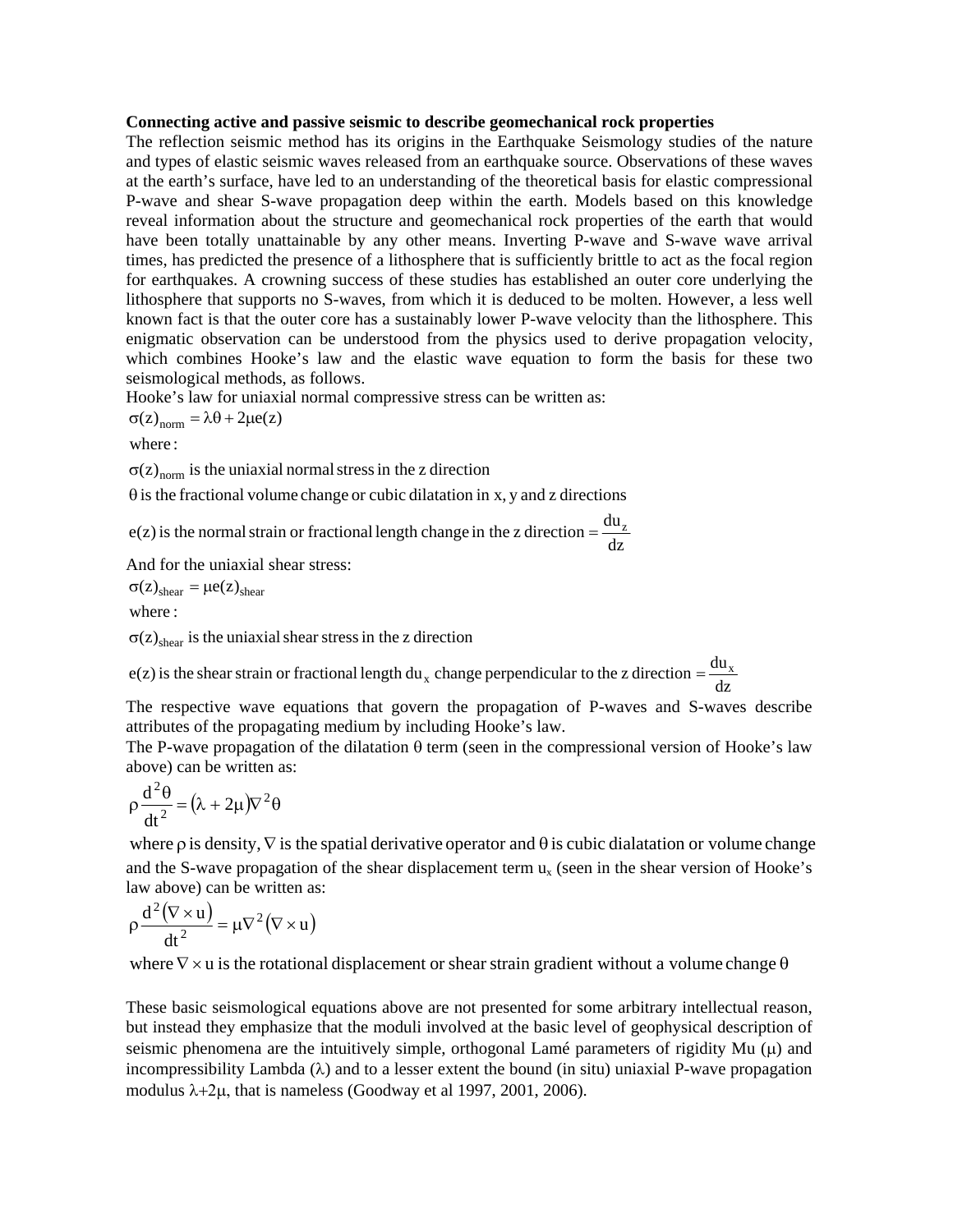Conventional seismic techniques successfully utilize controlled sources of seismic energy to propagate primarily P-waves into the earth in order to reveal its structure through reflection imaging. As a result there are major differences between reflection seismic and Earthquake Seismology, despite sharing common wave propagation physics at their widely disparate scales of investigation. Earthquake Seismology involves curved or diving ray transmission through the Earths interior that gives rise to arrival time-distance plots that have the form of a hyperbolic sine function or refraction, due to a linear velocity gradient with depth. By contrast the seismic reflection NMO curve is a result of essentially reflected straight rays that produce hyperbolic arrival time-distance plots as a function of RMS velocity, and give rise to reflectivity series and AVO. Since arrival time-distance observations are the most obvious mode of analysis, inversion for the velocity structure of the subsurface is also another common aspect of both methods. However just obtaining values for the velocity structure of the earth, either P-wave or S-wave, reveals only limited information about the propagating medium's physical properties. To obtain insight into the medium's properties contained in its propagation velocity, requires a plane wave solution for displacement u, of the appropriate wave equation, that has the from of  $u = Ae^{i\omega(t-x/V)}$ .

Substituting this solution into the wave equations above results in the representation of velocity in Lamé moduli and density terms. As a result both P-waves and S-waves can now be combined to describe the rock properties of the subsurface. However the ambiguity in using velocity alone to describe the propagating medium still exists, as seen in the following relationships that can be termed as being derived mixtures of the two fundamental moduli  $\lambda$  and  $\mu$ , and density  $\rho$ :

 $Vp^{2} = (\lambda + 2\mu)/\rho = (\kappa + (4/3)\mu)/\rho$ , where bulk modulus  $\kappa = \lambda + (2/3)\mu$  and  $Vs^{2} = \mu/\rho$ 

Despite this understanding, standard AVO methods that extract attributes such as intercept and gradient, P-wave and S-wave reflectivity or Vp/Vs velocity and Poisson's ratio, are yet more ambiguous as they contain more complicated permutations of Lamé moduli  $\lambda$  and  $\mu$ , or Lamé impedances LambdaRho λρ and MuRho μρ (Goodway 2001).

The bulk modulus kappa (κ) in particular, requires some clarification as it is embedded in the Pwave velocity (Vp) and is generally considered to represent incompressibility, while  $\lambda$  is undefined, being termed as just the first Lamé parameter. However  $\lambda$  is a pure, unambiguous and true measure of incompressibility, as it relates axial and lateral strain to uniaxial stress (as shown by the dilatation term  $\theta$  in Hooke's law above). Consequently  $\lambda$  is primarily a longitudinal or normal quantity and therefore orthogonal (i.e. independent) to  $\mu$  a quantity that relates a transverse shear stress to shear strain. This is not the case for the volumetric bulk modulus  $\kappa$  since it implicitly relates to a measure of shear strain, hence the shear modulus  $\mu$ , due to the volume's change in shape resulting from triaxial or hydrostatic stress.

An example of the insight gained by formulating velocities in Lamé moduli terms, can be seen in the Earthquake Seismological observation of the P-wave velocity drop in going from lithosphere to outer core as mentioned above. This can now be easily explained as due to a loss of the rigidity modulus  $\mu$  in the lithosphere's P-wave modulus  $\lambda+2\mu$  contained in the velocity going from the lithosphere to the molten outer core. This results in a P-wave that must propagate with a lower velocity in the molten outer core as a consequence of being supported by a single  $\lambda$  fluid modulus alone.

The presentation will show how the ambiguities that arise from conventional derived moduli (such as Young's modulus (E) and Poisson's ratio (ν)), also permeate through to completions engineering. Understanding both seismology and geomechanics in Lamé moduli terms can be further developed to unify and reveal a deeper physical understanding of both geophysics and engineering. In addition, through application of the original Earthquake Seismology methods, this approach can be shown to better utilize the full potential of the new emerging revolution in microseismic monitoring of hydraulically stimulated fractures; and to extract geomechanical attributes required for improved unconventional tight gas production.